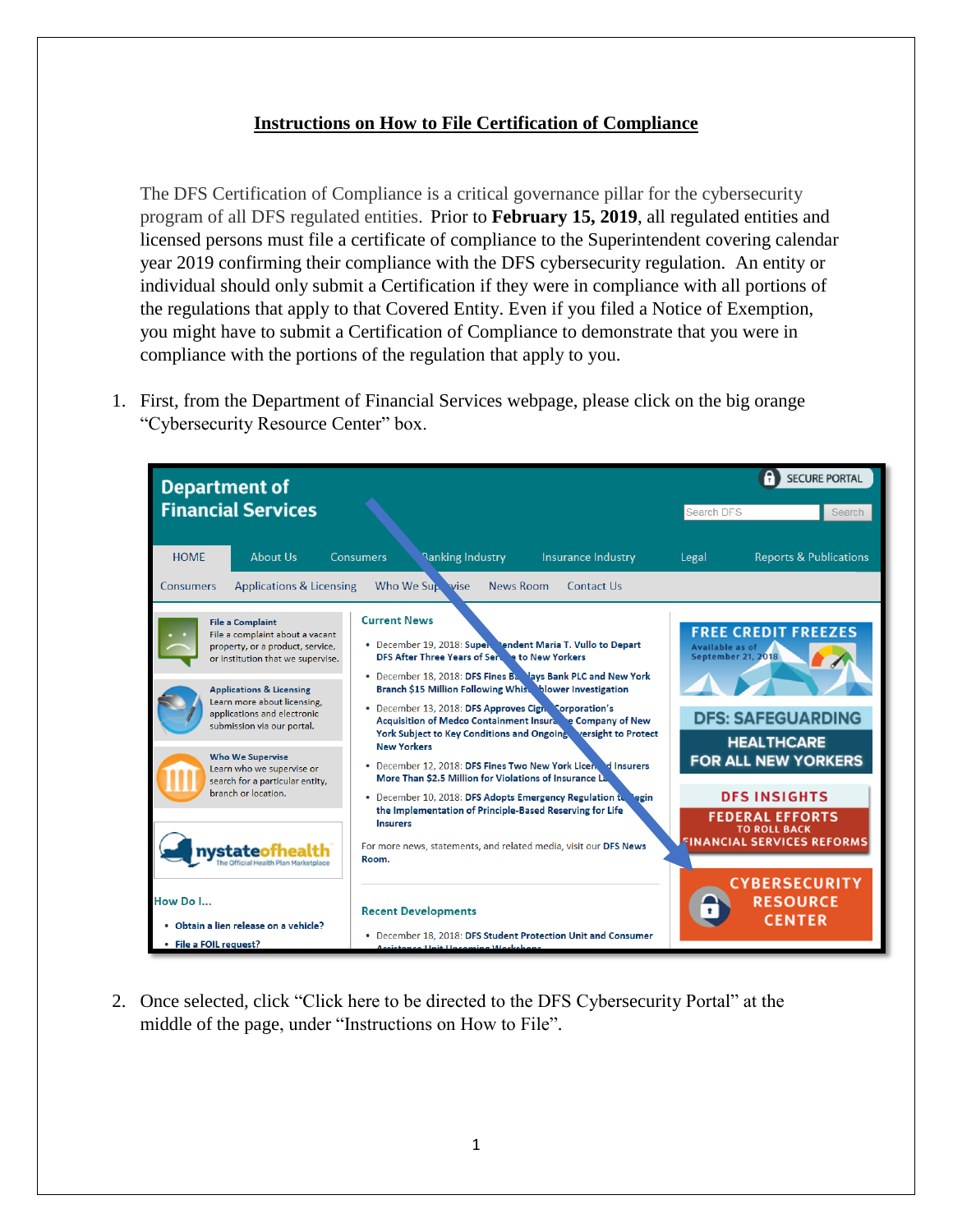

## **Identify the Filing Entity**

3. Enter your DFS portal account information and select "Sign In." If you previously made any cybersecurity filing with DFS, the account information you previously used remains the same and you should not create a new portal account. All prior filings are associated with your existing account and you should use the same account.

If you have never created a DFS portal account, you will need to create a new account by selecting "Create Account". Please refer to the details in the next step for creating a new account.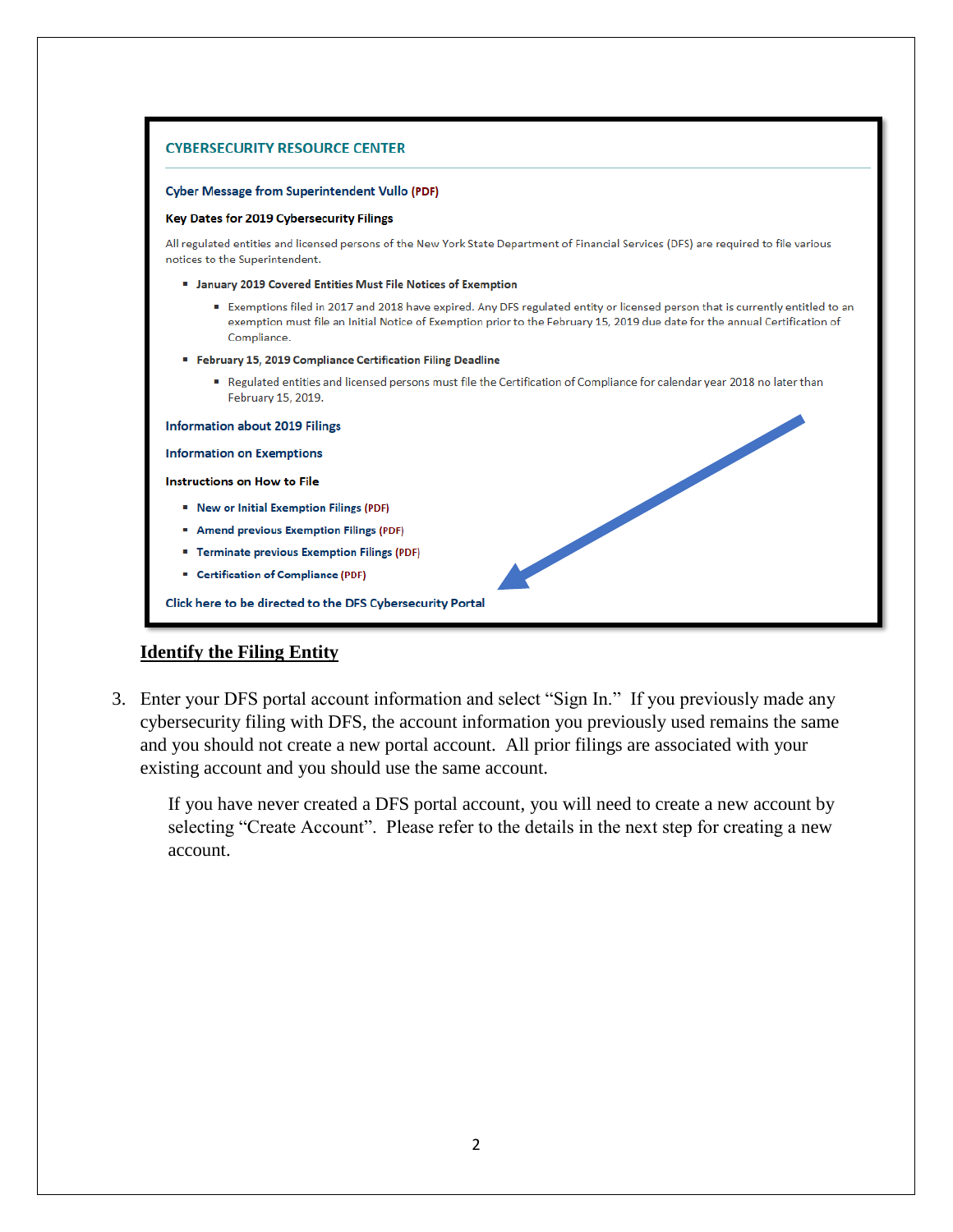| <b>Department of Financial Services • CONTER SECURE</b><br>My Apps<br>Sign In<br><b>Email Address</b><br>test@email.com |  |  |                     |
|-------------------------------------------------------------------------------------------------------------------------|--|--|---------------------|
|                                                                                                                         |  |  |                     |
|                                                                                                                         |  |  |                     |
|                                                                                                                         |  |  | Return to Full Page |
| Password                                                                                                                |  |  |                     |
| <br>Remember Me                                                                                                         |  |  |                     |
| Sign In<br><b>2</b> Create Account <b>2</b> Forgot Password                                                             |  |  |                     |

4. Skip to Step 5 if you already have an account. After clicking "Create Account", you will be prompted to enter information required to create a DFS portal account. The "Text Verification" on the right side of the screen will be unique with each attempt to create an account. Select "Save" to create your DFS portal account.

| - SECURE<br>Department of Financial Services<br>۰<br>· PORTAL          |                     |  |  |  |  |
|------------------------------------------------------------------------|---------------------|--|--|--|--|
| My Apps                                                                |                     |  |  |  |  |
| <b>Create Account</b>                                                  | Return to Full Page |  |  |  |  |
| First Name (Required)<br>B<br>7053<br>This field is required.          |                     |  |  |  |  |
| Text Verification (Required)<br>Middle Name<br>This field is required. |                     |  |  |  |  |
| Last Name (Required)<br>This field is required.                        |                     |  |  |  |  |
| Email Address (Required)<br>This field is required.                    |                     |  |  |  |  |
| Save                                                                   |                     |  |  |  |  |

After selecting "Save", a confirmation message as shown below will be displayed. Use the password sent to the email address you entered in the prior screen to sign in.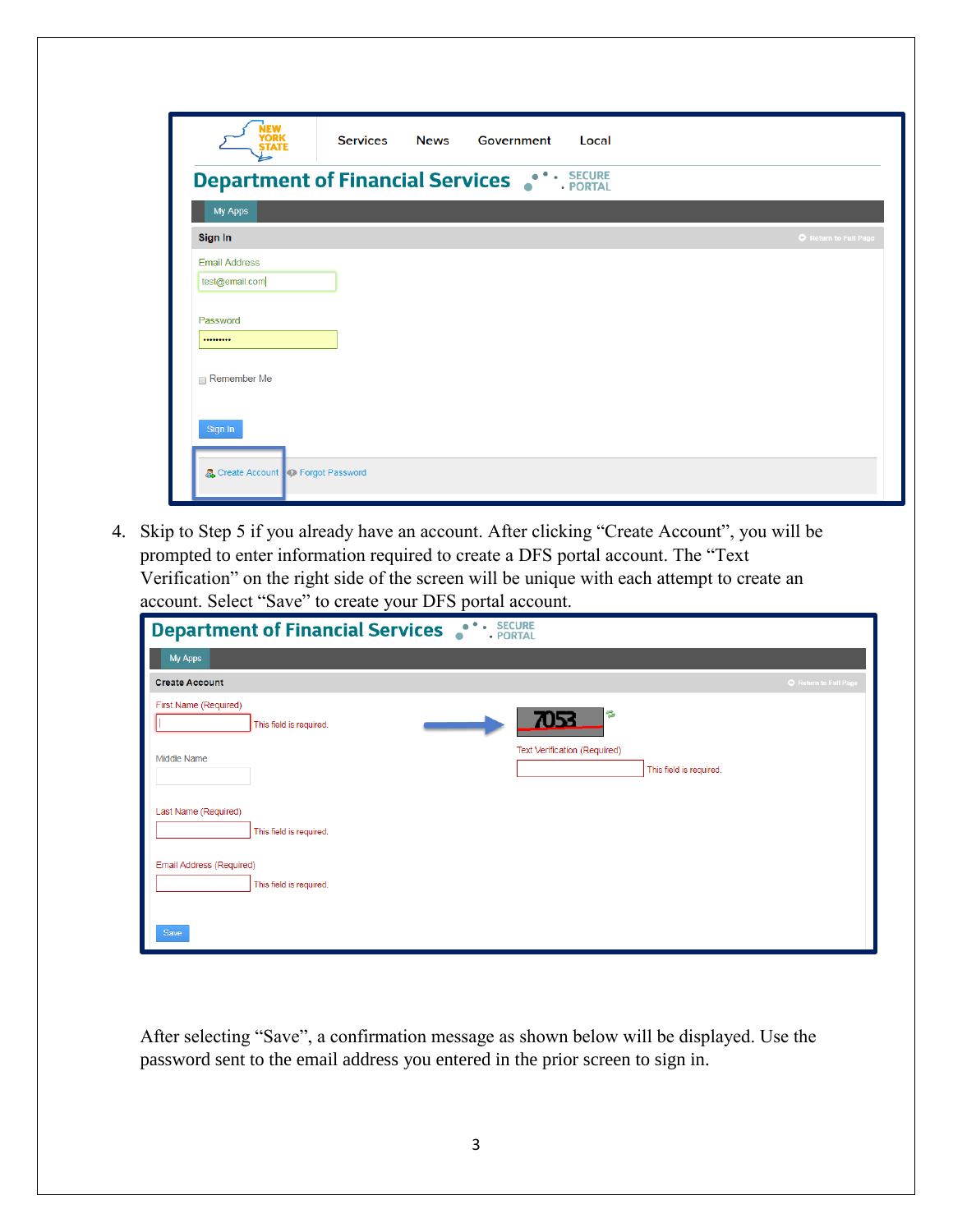|                                  | Services<br><b>News</b><br>Government<br>Local                 |                     |
|----------------------------------|----------------------------------------------------------------|---------------------|
|                                  | <b>Department of Financial Services • CONTER</b>               |                     |
| My Apps                          |                                                                |                     |
| Sign In                          |                                                                | Return to Full Page |
|                                  | Thank you for creating an account. Your password has been sent |                     |
| <b>Email Address</b><br>Password | This field is required.                                        |                     |
| Remember Me                      |                                                                |                     |
| Sign In                          |                                                                |                     |
| Create Account & Forgot Password |                                                                |                     |

5. Upon logging in, you will find the landing page shown below.

| <b>SECURE</b><br>Department of Financial Services<br>· PORTAL                                                                                                                                                                        |                                      |                                        |  |  |  |  |
|--------------------------------------------------------------------------------------------------------------------------------------------------------------------------------------------------------------------------------------|--------------------------------------|----------------------------------------|--|--|--|--|
| Cybersecurity<br>My Apps                                                                                                                                                                                                             |                                      |                                        |  |  |  |  |
| NYS DFS CyberSecurity 23 NYCRR 500 Regulation                                                                                                                                                                                        |                                      |                                        |  |  |  |  |
| <b>Exemption</b>                                                                                                                                                                                                                     | <b>Compliance</b>                    | <b>Event</b>                           |  |  |  |  |
| Perform actions related to your entity's NYS DFS cybersecurity<br>regulation exemption status.<br>• File new Notice of Exemption<br>• Amend previously filed Notice of Exemption<br>• Terminate previously filed Notice of Exemption | Submit a Certification of Compliance | Submit Notice of a Cybersecurity Event |  |  |  |  |
| <b>Begin</b><br>$\bullet$<br><b>Begin Bulk Exemption</b><br>s                                                                                                                                                                        | Ý<br><b>Begin</b>                    | 蘦<br><b>Begin New</b>                  |  |  |  |  |

6. To start a Notice of Compliance Filing, please select "Begin" under the Notice of Compliance banner. You will need to file a Certification of Compliance on an annual basis, by February 15.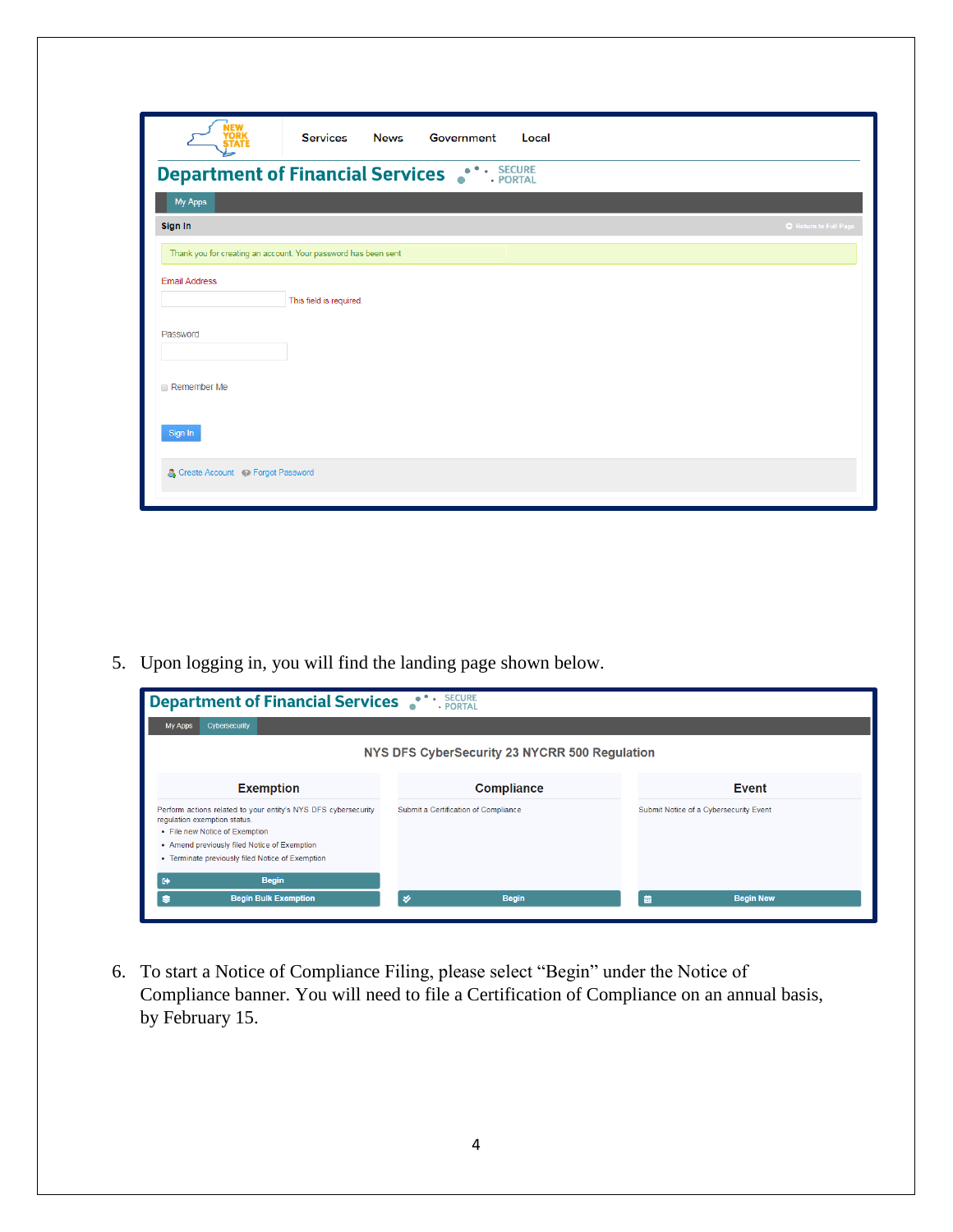

7. After clicking Begin, you will need to select the license number that you will be using to identify the regulated company or licensed person for whom you are filing. Please select your NY State License Number, NAIC/NY Entity Number, NMLS Number or Institution Number.

| ← Back to Main Menu                                                                                                                                                                                                                                                                                                                                                                         |                                                                                                                |  |  | <b>Submit Certificate of Compliance</b>                                                                                                                                                                                                                                                  |  |  |
|---------------------------------------------------------------------------------------------------------------------------------------------------------------------------------------------------------------------------------------------------------------------------------------------------------------------------------------------------------------------------------------------|----------------------------------------------------------------------------------------------------------------|--|--|------------------------------------------------------------------------------------------------------------------------------------------------------------------------------------------------------------------------------------------------------------------------------------------|--|--|
| Find My Entity                                                                                                                                                                                                                                                                                                                                                                              | Find My Entity (Cont) Certification Detail Signature                                                           |  |  | Done                                                                                                                                                                                                                                                                                     |  |  |
| <b>Enter Entity Information</b>                                                                                                                                                                                                                                                                                                                                                             |                                                                                                                |  |  |                                                                                                                                                                                                                                                                                          |  |  |
|                                                                                                                                                                                                                                                                                                                                                                                             | Choose how you will be identifying your entity:                                                                |  |  |                                                                                                                                                                                                                                                                                          |  |  |
|                                                                                                                                                                                                                                                                                                                                                                                             | <b>NYS License Number</b>                                                                                      |  |  | · Adjusters · Bail Bond Agents · Brokers · Budget Planners · Check Cashers · Licensed Agents · Licensed Lenders · Life Settlement Brokers<br>· Money Transmitters · Premium Finance Agencies · Sales Finance Companies · Service Contract Providers · Trust Companies · Virtual Currency |  |  |
| <b>NAIC/NY Entity Number</b><br>• Continuing Care Retiring Community • Employee Welfare Funds and Retirement Systems • Fraternal Benefit Societies<br>· Health Maintenance Organizations · Managed Long Term Care Plans · NYS Licensed Insurance Companies · Municipal Cooperative Health Benefit Plan<br>· Prepaid Health Services Plan · Rate Service Organizations · Student Health Plan |                                                                                                                |  |  |                                                                                                                                                                                                                                                                                          |  |  |
| <b>NMLS</b><br>· Budget Planners · Check Cashers · Licensed Lenders · Money Transmitters · Mortgage Institutions/Loan Originators · Premium Finance Agencies<br>· Sales Finance Companies · Virtual Currency licensees                                                                                                                                                                      |                                                                                                                |  |  |                                                                                                                                                                                                                                                                                          |  |  |
|                                                                                                                                                                                                                                                                                                                                                                                             | <b>Institution Number</b><br>• All Banking Institutions • Consumer Credit Reporting Agencies • Trust Companies |  |  |                                                                                                                                                                                                                                                                                          |  |  |
|                                                                                                                                                                                                                                                                                                                                                                                             | Help me find my entity                                                                                         |  |  |                                                                                                                                                                                                                                                                                          |  |  |

Please note, to facilitate ease of use, DFS allowed the use of different types of license numbers to enable users to identify themselves by various means. The portal includes recommendations for each type of license number. However, most regulated entities and licensed persons have more than one type of license number and the system will accept the filing using any of these types provide you identify the type of number being used. For example, if your company has both an NMLS number and a NYS License number, you can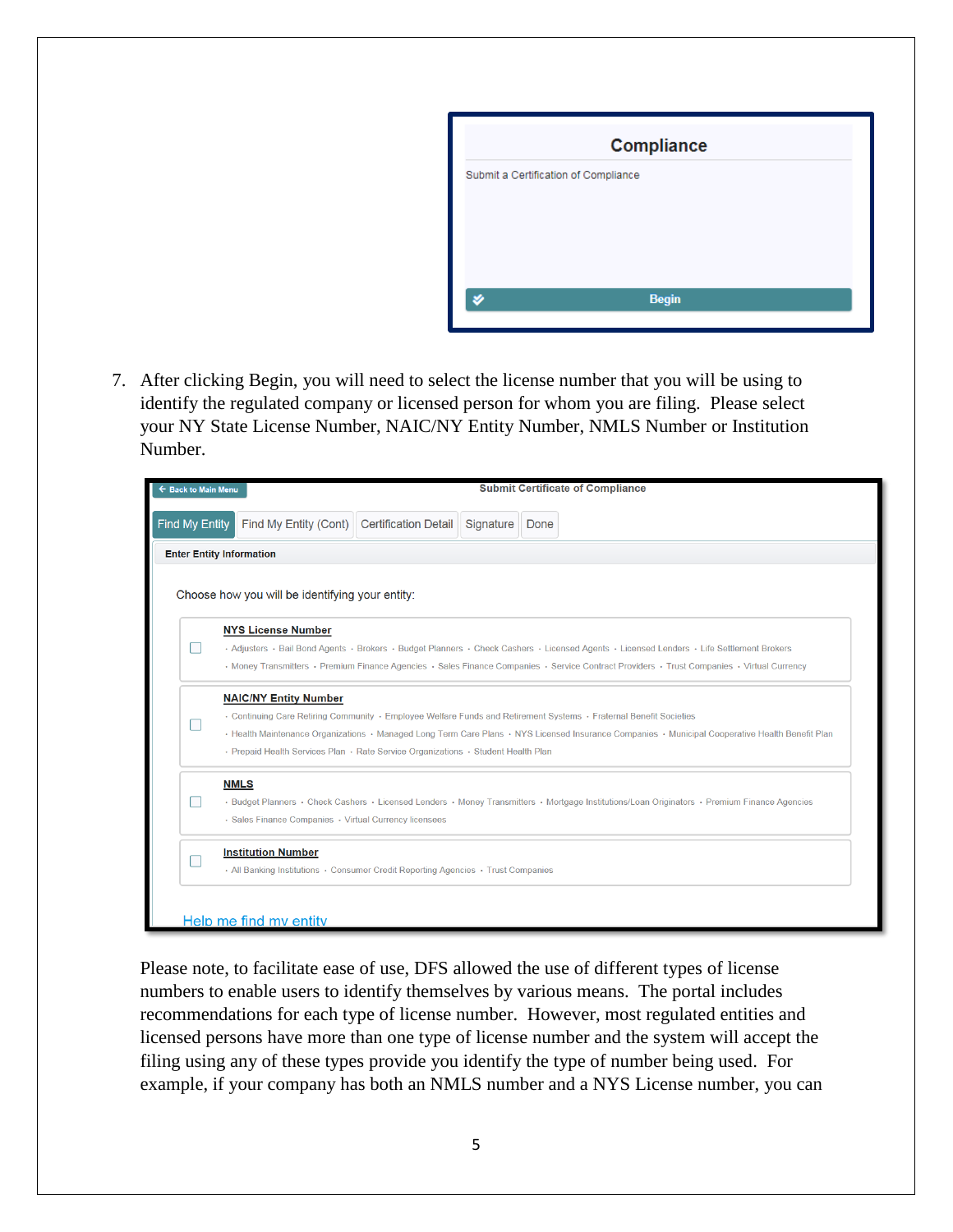use either to identify yourself in the portal. If you do not know your entity's number, then please select "Help me find my entity" (Skip to Step 12 for further instructions)

8. If you already know your license number, then you will land on the page below.

| <b>Enter Entity Information</b>             |  |
|---------------------------------------------|--|
| Please provide your entity's NYS License #: |  |
| Q Search                                    |  |
| Help me find my entity                      |  |

9. Please enter your number and click "Search". A message that an entity or individual has been found and the name of the individual or entity will appear in the box; please verify that the information is accurate. If accurate, click next at the bottom right of the screen and skip to step 14.

| the entity information listed below to ensure you select the correct information. | The following entity or individual has been found, and if you are filing on their behalf, you may continue by clicking 'Next'. Please carefully review |
|-----------------------------------------------------------------------------------|--------------------------------------------------------------------------------------------------------------------------------------------------------|
| <b>NAME WILL APPEAR HERE</b>                                                      |                                                                                                                                                        |
| Help me find my entity                                                            |                                                                                                                                                        |
| <b>C Back</b>                                                                     | Next >                                                                                                                                                 |

10. If your identifying number is incorrect you will receive the following error message.

| Please provide your entity's NYS License #: |                                                                 |
|---------------------------------------------|-----------------------------------------------------------------|
| 123456                                      |                                                                 |
| Q Search                                    |                                                                 |
|                                             | No entity or License # could be found which matched your entry. |
|                                             |                                                                 |

11. If you receive an error, please check your number was entered correctly and search again if possible. If you do not know your number, please select "Help me find my entity" located at the bottom left of the page in blue font.

| The following entity or individual has been found, and if you are filing on their behalf, you may continue by clicking 'Next'. Please carefully review<br>the entity information listed below to ensure you select the correct information. |             |
|---------------------------------------------------------------------------------------------------------------------------------------------------------------------------------------------------------------------------------------------|-------------|
| NAME WILL APPEAR HERE                                                                                                                                                                                                                       |             |
| Help me find my entity                                                                                                                                                                                                                      |             |
| $\leftarrow$ Back                                                                                                                                                                                                                           | <b>Next</b> |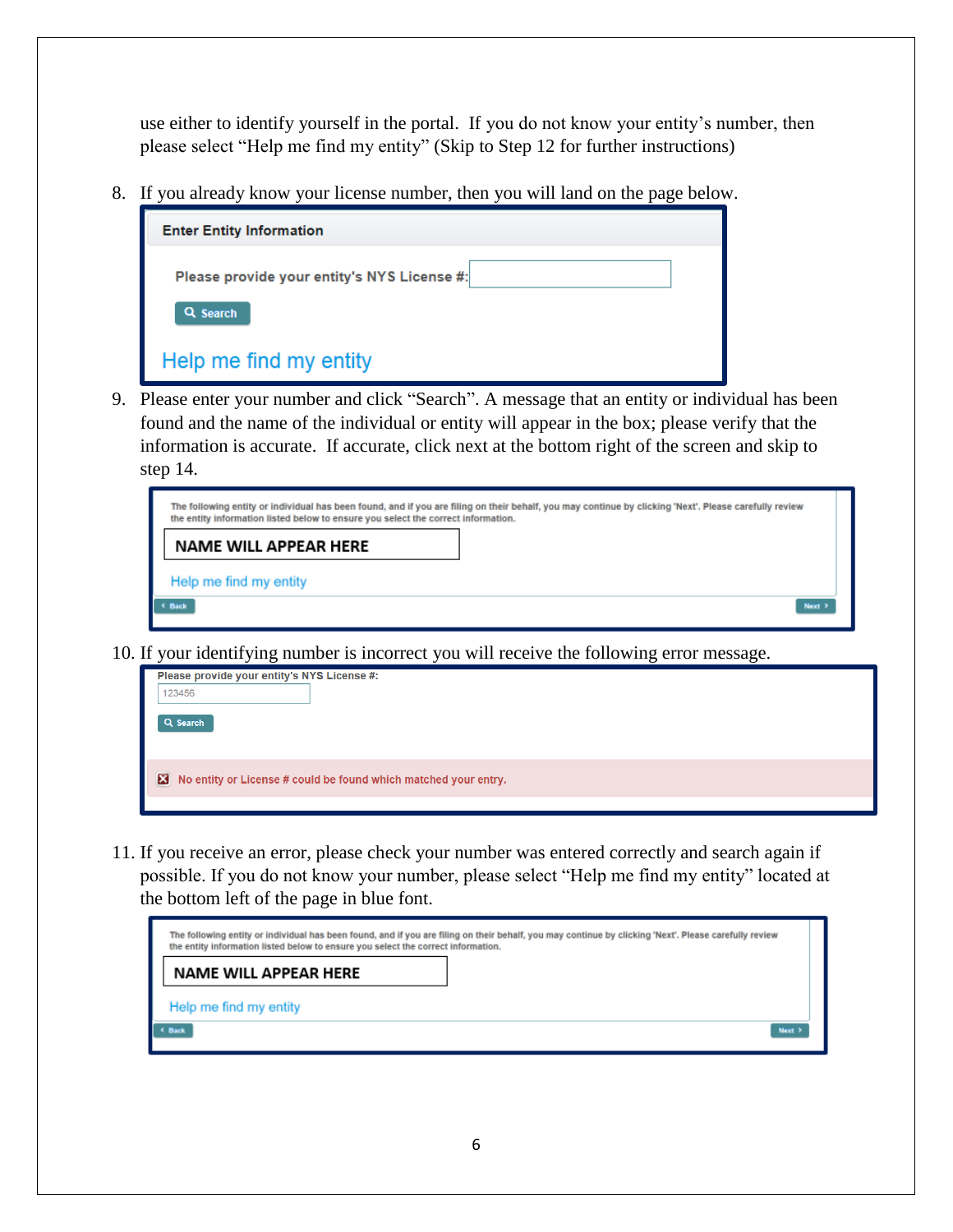12. Once you select "Help me find my entity" you will see this screen, and you will be able to enter information (your entity name or individual name- including both first name and last name) which will prompt a search for your license number.

| <b>File By Name</b> |                                          |
|---------------------|------------------------------------------|
|                     | <b>Entity name:</b>                      |
|                     | OR (If Individual)                       |
|                     | <b>First Name:</b>                       |
|                     | <b>Last Name:</b>                        |
|                     | Q Search                                 |
|                     |                                          |
|                     |                                          |
|                     | Still can't find your entity? Click here |

Note, when searching as an individual, if you do not enter the first and last name you will receive this error message:

| File By Name                                                       |              |                    |
|--------------------------------------------------------------------|--------------|--------------------|
|                                                                    | Entity name: |                    |
|                                                                    |              | OR (If Individual) |
|                                                                    | First Name:  | jane               |
|                                                                    | Last Name:   |                    |
|                                                                    |              | Q Search           |
| You must enter either an entity name, or first and last name.<br>× |              |                    |
|                                                                    |              |                    |

Once you enter your entity information in the Entity name box, then click "Search", results will appear in blue, which specify the entity name(s) and license number(s) (see example below). Please select the name that matches you or your entity. The name you selected will display in the upper right corner of the screen. You can skip to Step 14.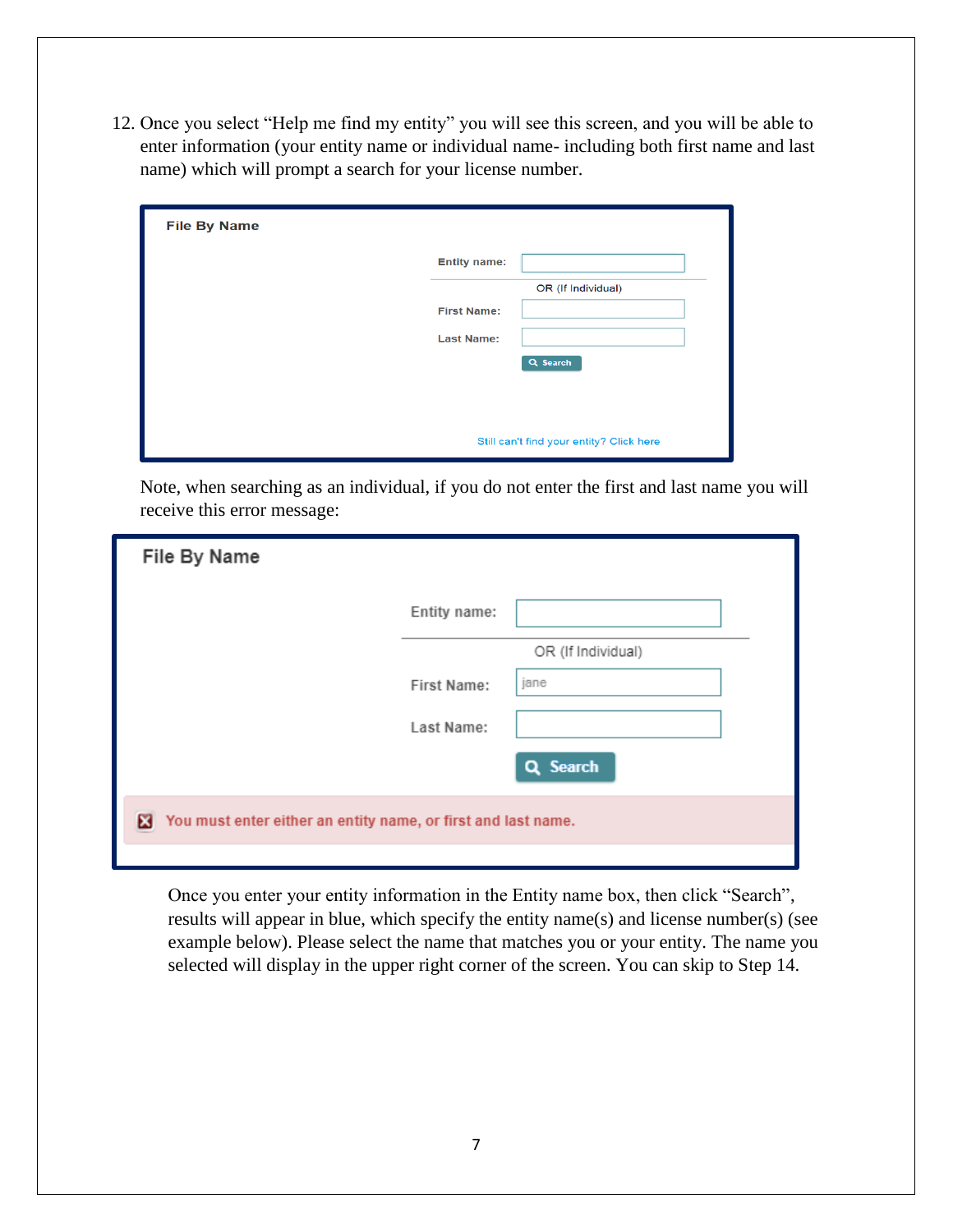| <b>File By Name</b>                                                              |              |                                                           |                                                           |  |  |  |
|----------------------------------------------------------------------------------|--------------|-----------------------------------------------------------|-----------------------------------------------------------|--|--|--|
|                                                                                  | Entity name: |                                                           | All or part of the name                                   |  |  |  |
|                                                                                  | First Name:  | OR (If Individual)                                        |                                                           |  |  |  |
|                                                                                  | Last Name:   |                                                           |                                                           |  |  |  |
| Q Search<br>Please carefully review the search results before making a selection |              |                                                           |                                                           |  |  |  |
| <b>Fake Companay Name</b><br><b>NYS License #: ######</b>                        |              | <b>Fake Companay Name</b><br><b>NYS License #: ######</b> | <b>Fake Companay Name</b><br><b>NYS License #: ######</b> |  |  |  |
| <b>Fake Companay Name</b><br><b>NYS License #: ######</b>                        |              | <b>Fake Companay Name</b><br><b>NYS License #: ######</b> |                                                           |  |  |  |
|                                                                                  |              | Showing 5 results                                         |                                                           |  |  |  |
|                                                                                  |              |                                                           |                                                           |  |  |  |
|                                                                                  |              | Still can't find your entity? Click here                  |                                                           |  |  |  |

13. If you are still unable to find your entity, please click on "Still can't find your entity?". By clicking and moving to this page, you will be able to manually enter more detailed information to make your filing. While filing by name is possible, it will not result in your filing being automatically associated with your license record. We may contact you for further information to confirm your license. You may also get notice of delinquency and missing filings until your Notice of Exemption (if applicable) has been associated with your record.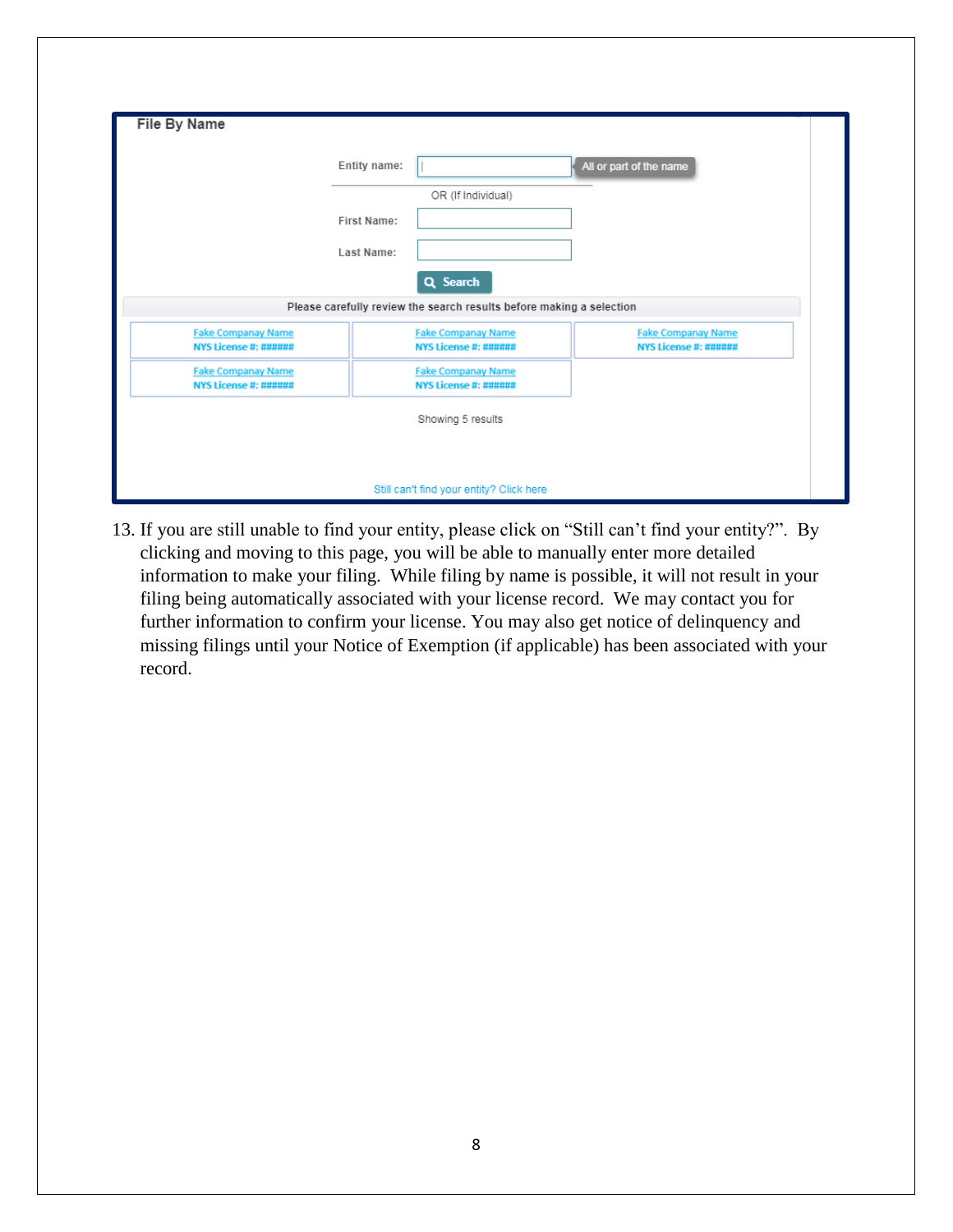

## **Filing a Certification of Compliance**

14. Regulated entities and licensed persons must file a Certification of Compliance to the Superintendent covering calendar year 2019 confirming compliance with 23 NYCRR 500. This certification can be made by the Board of Directors, a Senior Officer, or in the case of an individual licensed person, by self. Please indicate who is making the certification for the cybersecurity program.

**Certifications by the Board:** This option can be used for certifications made by the governing body of any type of corporate body including corporations, partnerships, or any other formations. The certification should be made by the highest governing body, irrespective of whether it is called the "Board of Directors." When completing the certification for the Board or equivalent governing body, please indicate the name of the Board, partner or committee member(s) who participated in the decision in the first box. In the field for title, please indicate the title(s) of these individuals (i.e., directors, partners, or other applicable title). Please indicate a single email address that can be used for communications with the Board about the certification to certify compliance.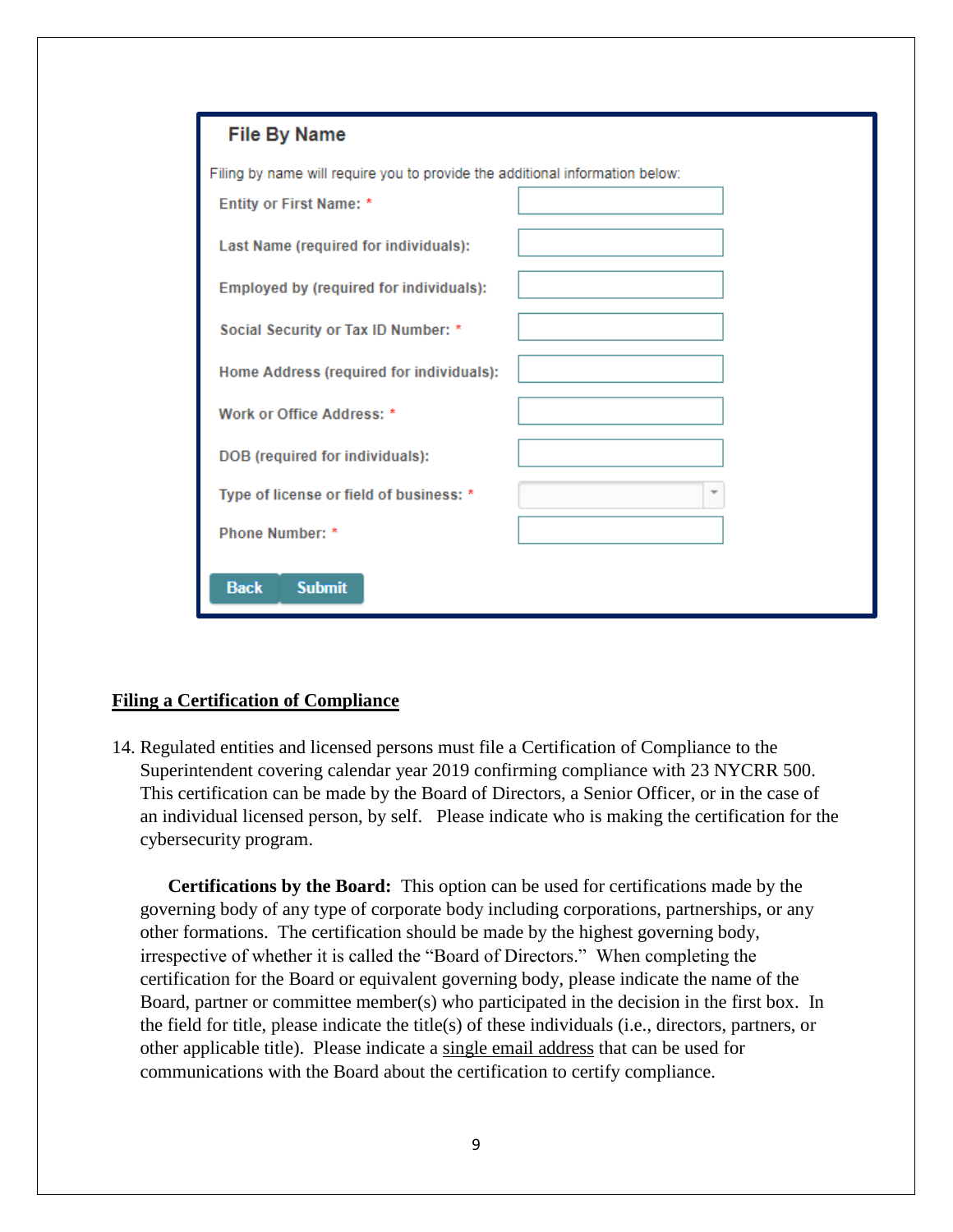| <b>Find My Entity</b>                                                                                                           | Find My Entity (Cont)                    | <b>Certification Detail</b> |      | Signature | Done |  |  |      |
|---------------------------------------------------------------------------------------------------------------------------------|------------------------------------------|-----------------------------|------|-----------|------|--|--|------|
|                                                                                                                                 | Certification of compliance reviewed by: |                             |      |           |      |  |  |      |
| Board of Directors $\bigcap$ Senior Officer(s) $\bigcap$ Self (if filing on behalf of your own individual license)<br>$\bullet$ |                                          |                             |      |           |      |  |  |      |
| Name(s) of the Board member(s) certifying Compliance                                                                            |                                          |                             |      |           |      |  |  |      |
| Title(s)                                                                                                                        |                                          |                             |      |           |      |  |  |      |
| <b>Email for Board</b>                                                                                                          |                                          |                             |      |           |      |  |  |      |
| <b>Covered Entity Tax ID Number</b>                                                                                             |                                          |                             |      |           |      |  |  |      |
| Date of the Board Resolution Compliance Finding                                                                                 |                                          | <b>Click here</b>           |      |           |      |  |  |      |
| <b>Board Resolution of Compliance</b><br><b>Finding is provided)</b>                                                            | For the year ended (year for which       |                             | 2018 |           |      |  |  |      |
| < Back                                                                                                                          |                                          |                             |      |           |      |  |  | Next |

15. **Certifications by Senior Officer(s):** This option can be used for certifications made by the senior individual or individuals (acting collectively or as a committee) responsible for the management, operations, security, information systems, compliance and/or risk of a Covered Entity. When completing the certification for a Senior Officer(s), please indicate the name(s) of the Senior Officer(s) who participated in the decision in the first field. In second field please indicate the title(s) of these individuals. Please indicate a single email address that can be used for communications with the Senior Officers(s) about the certification.

|                                                                                                                | Find My Entity   Find My Entity (Cont)               | <b>Certification Detail</b> |      | Signature | Done |      |
|----------------------------------------------------------------------------------------------------------------|------------------------------------------------------|-----------------------------|------|-----------|------|------|
|                                                                                                                | Certification of compliance reviewed by:             |                             |      |           |      |      |
| Board of Directors $\odot$ Senior Officer(s) $\odot$ Self (if filing on behalf of your own individual license) |                                                      |                             |      |           |      |      |
|                                                                                                                | Name(s) of the Board member(s) certifying Compliance |                             |      |           |      |      |
| Title(s)                                                                                                       |                                                      |                             |      |           |      |      |
| <b>Email for Board</b>                                                                                         |                                                      |                             |      |           |      |      |
| <b>Covered Entity Tax ID Number</b>                                                                            |                                                      |                             |      |           |      |      |
| Date of the Board Resolution Compliance Finding                                                                |                                                      | Click here                  |      |           |      |      |
| <b>Board Resolution of Compliance</b><br><b>Finding is provided)</b>                                           | For the year ended (year for which                   |                             | 2018 |           |      |      |
| < Back                                                                                                         |                                                      |                             |      |           |      | Next |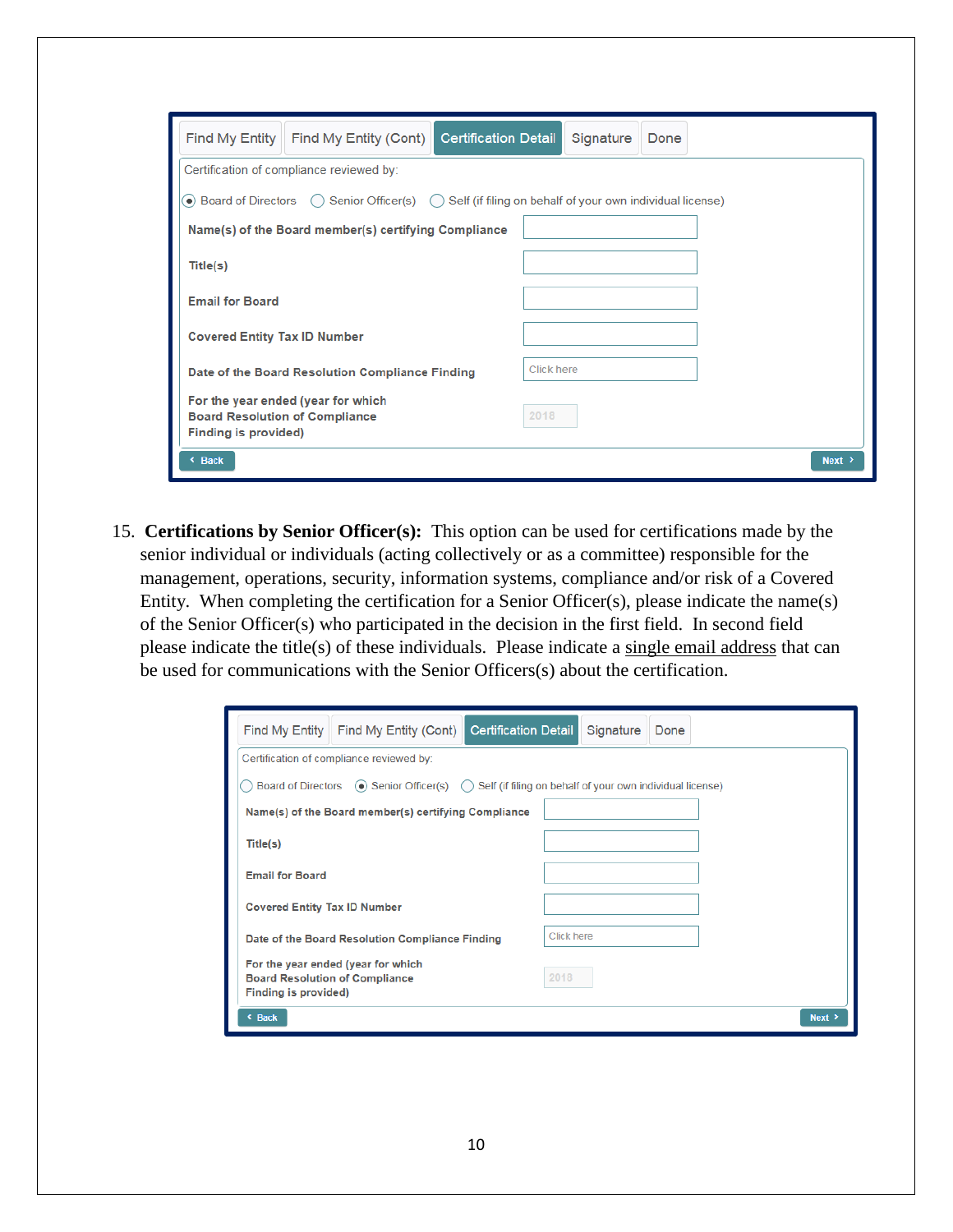16. **Certifications by Individual Licensees:** Self can be used if you are filing for your own individual license. If you are not an entity, but an individual and are filing for a license that you hold for yourself, then select this option.

| <b>Certification Detail</b><br>Find My Entity (Cont)<br>Find My Entity                                              | Signature<br>Done |  |
|---------------------------------------------------------------------------------------------------------------------|-------------------|--|
| Certification of compliance reviewed by:                                                                            |                   |  |
| Board of Directors $\bigcap$ Senior Officer(s) $\bigcirc$ Self (if filing on behalf of your own individual license) |                   |  |
| Name of person self-certifying                                                                                      |                   |  |
| <b>Title</b>                                                                                                        |                   |  |
| Email of person self-certifying                                                                                     |                   |  |
| Covered Entity Social Security Number or Tax ID Number                                                              |                   |  |
| Date of the Self-determination Compliance Finding                                                                   | Click here        |  |
| For the year ended (year for which<br><b>Resolution of Compliance Finding</b><br>is provided)                       | 2018              |  |
| « Back                                                                                                              | <b>Next</b>       |  |

17. The signature tab should be completed by the person making the filing in the cybersecurity system.

| Name of person submitting certification:  | Enter your First and Last name |
|-------------------------------------------|--------------------------------|
| Title of person submitting certification: |                                |
| Phone:                                    |                                |
| <b>Email:</b>                             |                                |

18. You will also need to check the box at the bottom of the screen in which you will swear or affirm that you have the authority to submit this certification. After checking the affirmation box, please click "Submit".

I swear or affirm that I am authorized to submit this Certification of Compliance on behalf of and that the information herein is accurate. By checking this box, I understand and agree that I am the named person above, that I am electronically signing and filing this Certification of Compliance, and that I agree to the language as stated above.

19. Once your Certification of Compliance has been filed, you will move to the "Done" tab, and you will see a Success message indicating that you have completed your Cybersecurity Certification of Compliance filing (*Appendix A of the Regulation*). Please print/save a copy for your records as it also includes a receipt number which you may need to reference if questions arise. You will also receive an email with this information. If you filed a